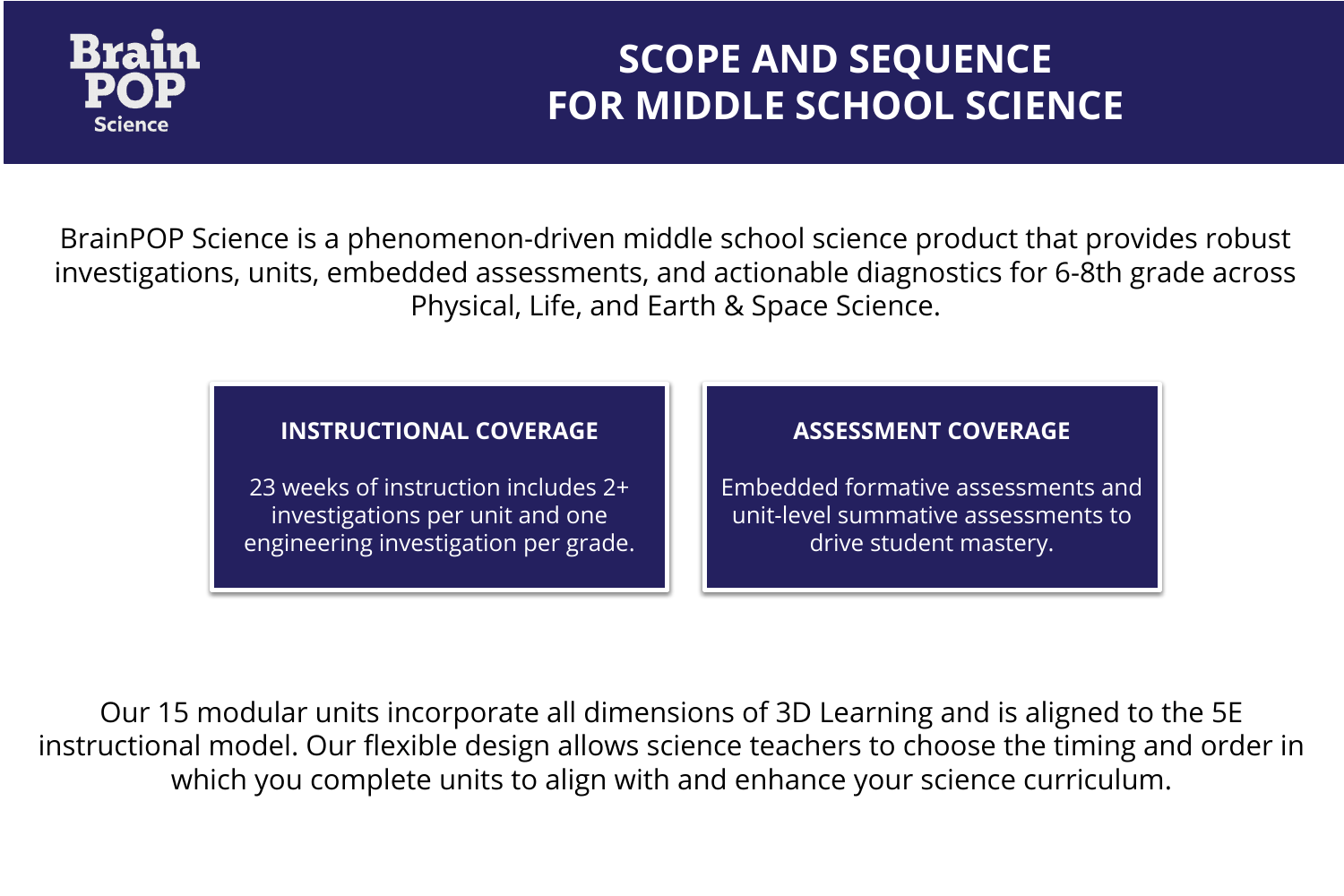BrainPOP Science is aligned to the Next Generation Science Standards (NGSS) and select state standards. Full standards coverage will be available by early 2022. Our scope and sequence is focused on performance expectations that are arranged by domain, unifying topic and sequenced intentionally.

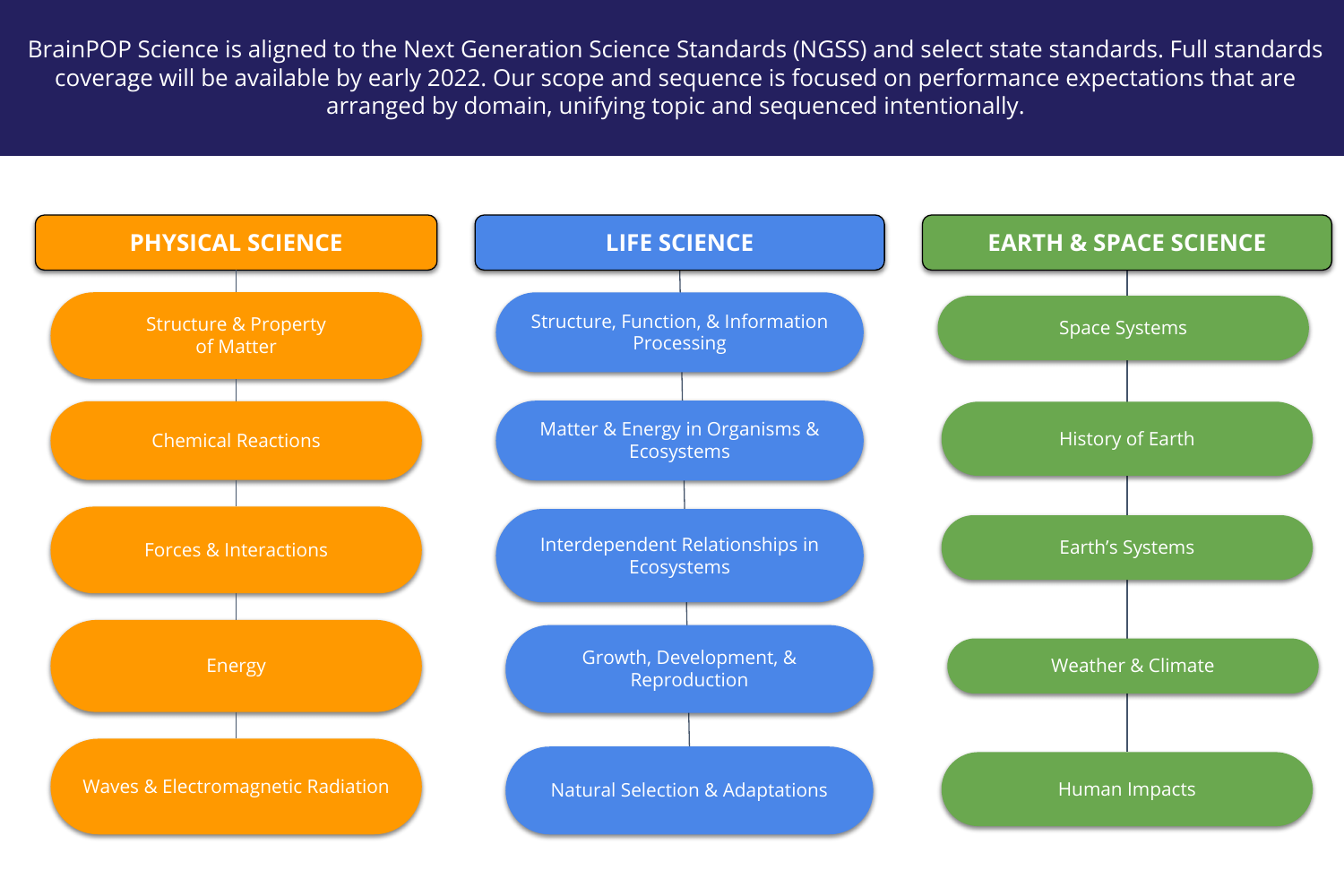# **Physical Science** | 5 Units, 32 Investigations

| <b>Unit</b>           | <b>Waves</b>                                                                                                                                                                                              | <b>Structure &amp;</b><br><b>Property of</b><br><b>Matter</b>                                                                                                                                                                                   | <b>Chemical</b><br><b>Reactions</b>                                                                                                                           | <b>Forces and</b><br><b>Interactions</b>                                                                                                                                                                                                                                                            | <b>Energy</b>                                                                                                                                                                                    |
|-----------------------|-----------------------------------------------------------------------------------------------------------------------------------------------------------------------------------------------------------|-------------------------------------------------------------------------------------------------------------------------------------------------------------------------------------------------------------------------------------------------|---------------------------------------------------------------------------------------------------------------------------------------------------------------|-----------------------------------------------------------------------------------------------------------------------------------------------------------------------------------------------------------------------------------------------------------------------------------------------------|--------------------------------------------------------------------------------------------------------------------------------------------------------------------------------------------------|
| <b>Investigations</b> | Wave<br><b>Properties</b><br><b>Sound Waves</b><br>Electromagneti<br>c Waves<br>Light<br><b>Properties</b><br><b>Refraction and</b><br>Reflection<br>Transmission<br>and<br>Absorption<br><b>Rainbows</b> | Atoms and<br><b>Molecules</b><br><b>Water Molecules</b><br><b>States of Matter</b><br><b>Phase Changes</b><br>Properties of<br><b>Matter</b><br><b>Physical vs</b><br>Chemical<br><b>Properties</b><br><b>Mixtures</b><br><b>Thermal Energy</b> | Chemical<br><b>Reactions</b><br>Conservation of<br><b>Mass</b><br>Energy in<br>Chemical<br><b>Reactions</b><br><b>Heat Pack</b><br>(Engineering<br>Challenge) | Introduction to<br><b>Newton's Laws</b><br>Newton's 3rd Law<br><b>Combining Forces</b><br>Newton's 2nd Law<br><b>Magnetic Forces:</b><br><b>Repulsive and</b><br><b>Attractive Forces</b><br><b>Electromagnets</b><br>Electromagnetic<br><b>Engineering Solution</b><br><b>Gravitational Forces</b> | <b>Kinetic and Potential</b><br><b>Energy</b><br><b>Water Power</b><br>Temperature<br>average Kinetic<br><b>Energy</b><br>Conservation of<br><b>Energy</b><br><b>Energy and Forces</b><br>(Work) |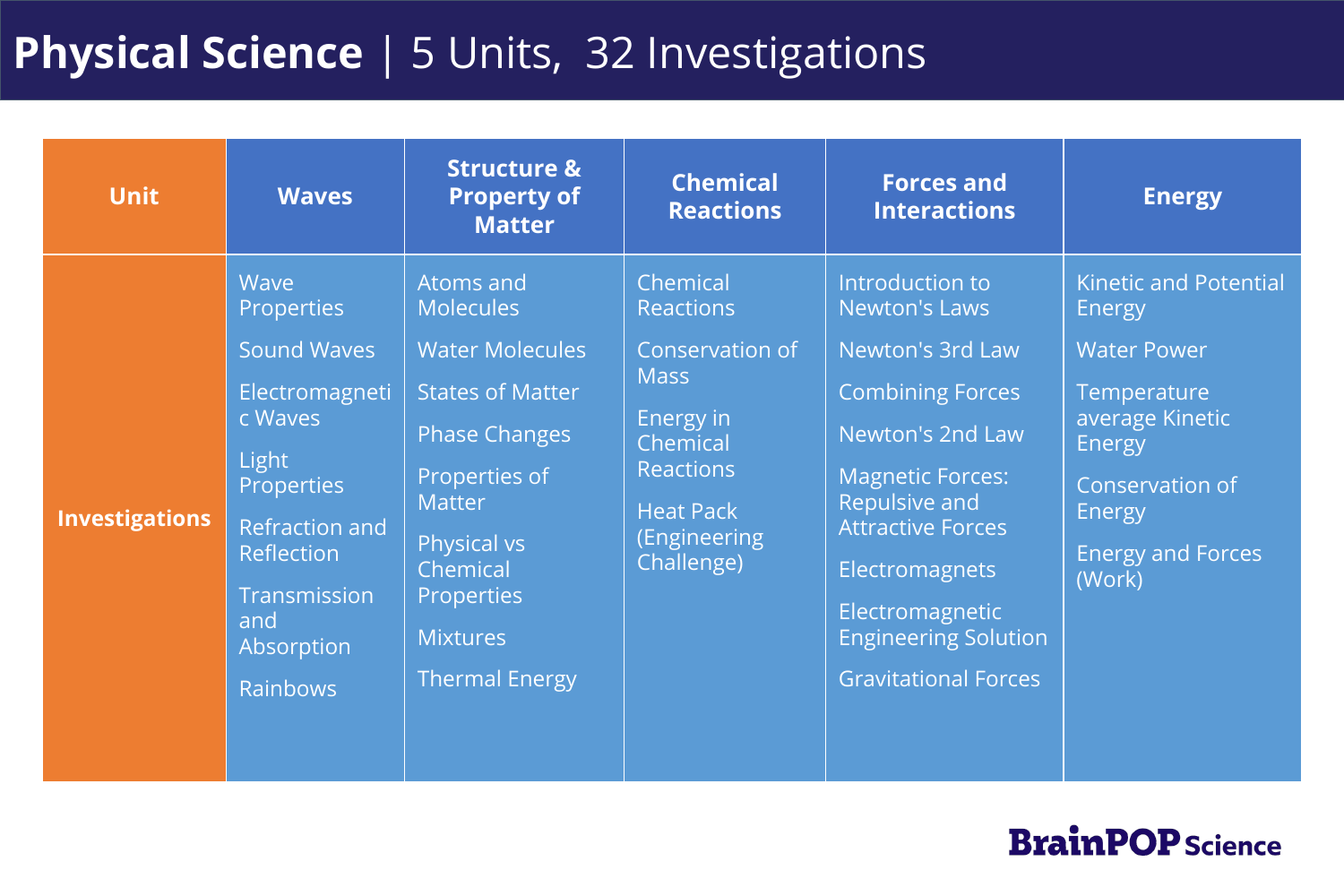## **Life Science** | 5 Units, 24 Investigations

| <b>Unit</b>           | Structure,<br><b>Function, &amp;</b><br><b>Information</b><br><b>Processing</b>                                                                                                                                                                                                                 | <b>Matter &amp; Energy</b><br>in Organisms &<br><b>Ecosystems</b>                                                                                                                                                                         | Interdependent<br><b>Relationships in</b><br><b>Ecosystems</b>                                                                                                                                          | Growth,<br>Development, &<br><b>Reproduction</b>                                                                                               | <b>Natural Selection</b><br>& Adaptations                                                                                             |
|-----------------------|-------------------------------------------------------------------------------------------------------------------------------------------------------------------------------------------------------------------------------------------------------------------------------------------------|-------------------------------------------------------------------------------------------------------------------------------------------------------------------------------------------------------------------------------------------|---------------------------------------------------------------------------------------------------------------------------------------------------------------------------------------------------------|------------------------------------------------------------------------------------------------------------------------------------------------|---------------------------------------------------------------------------------------------------------------------------------------|
| <b>Investigations</b> | <b>All Living Things</b><br>Are Made up of<br><b>Cells</b><br><b>Cell Structure</b><br>and Function<br><b>Cell Membranes</b><br>Multicellular<br>Organisms:<br>Systems and<br>subsystems<br><b>Body Systems</b><br>Application:<br>Connection<br><b>Between Nerve</b><br><b>Cells and Brain</b> | <b>Photosynthesis</b><br>Cellular<br>Respiration<br>Ecosystem<br><b>Interactions</b><br><b>Resources and</b><br><b>Limitations Within</b><br>an Ecosystem<br><b>Food Chains or</b><br><b>Food Webs</b><br>Ecosystem<br><b>Disruptions</b> | Predator, Prey, and<br><b>Mutually Beneficial</b><br><b>Interactions</b><br><b>Biodiversity</b><br>Impact of<br><b>Biodiversity of</b><br><b>Resources</b><br><b>Aquatic Invasive</b><br><b>Species</b> | Sexual and<br>asexual<br>reproduction<br>Pollination<br>Genes (traits of<br>organisms)<br><b>Gene Mutations</b><br><b>Artificial Selection</b> | Evidence of<br><b>Common Ancestry</b><br>(Evolution)<br><b>Natural Selection</b><br><b>Adaptations by</b><br><b>Natural Selection</b> |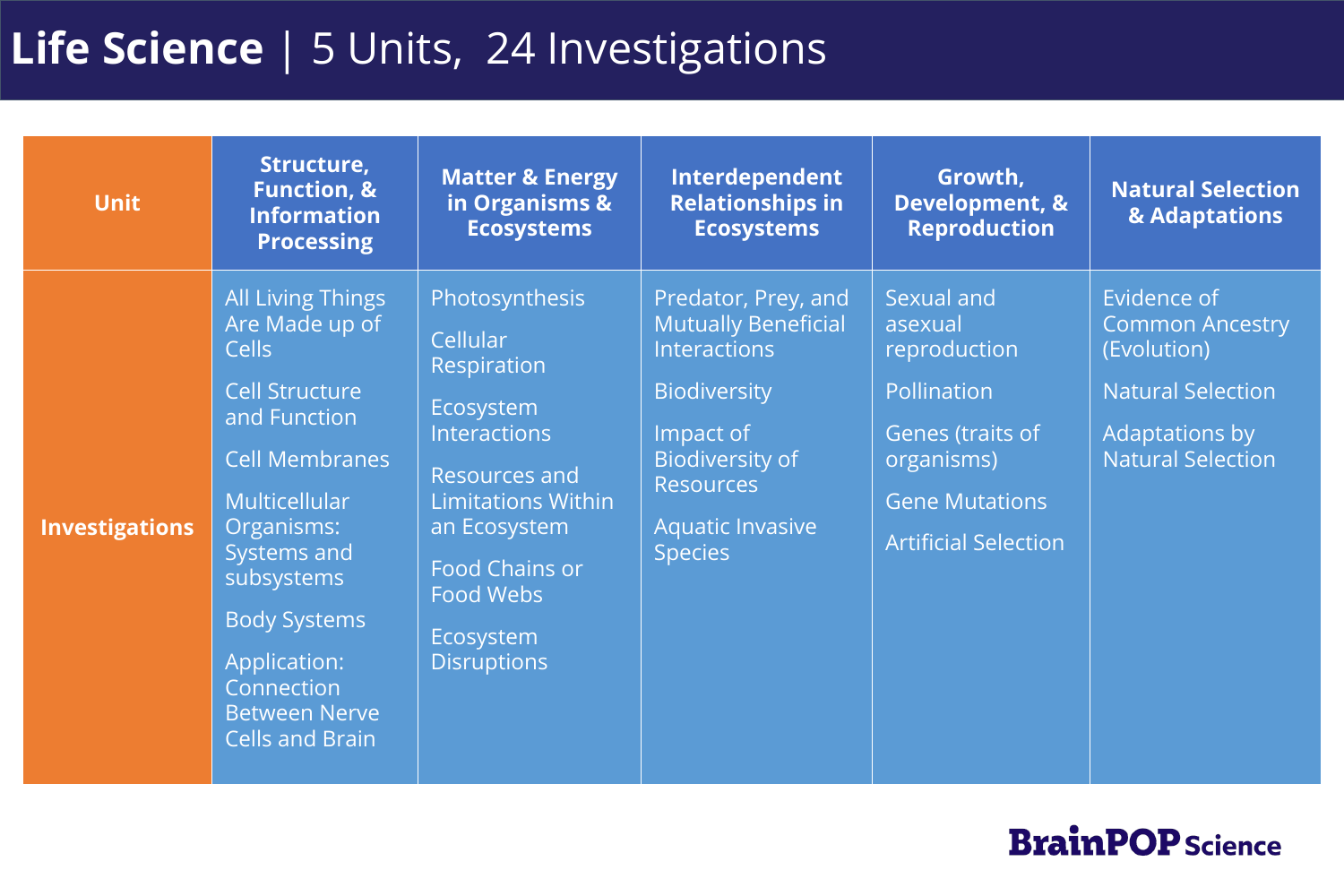# **Earth & Space Science** | 5 Units, 26 Investigations

| <b>Unit</b>           | <b>History of Earth</b>                                                                                                                                                                                                                                                | Earth's<br><b>Systems</b>                                                                                                                                          | <b>Weather &amp;</b><br><b>Climate</b>                                                                                                                                                                                                           | <b>Human</b><br><b>Impacts</b>                                                                                                                               | <b>Space Systems</b>                                                                                                                                                                       |
|-----------------------|------------------------------------------------------------------------------------------------------------------------------------------------------------------------------------------------------------------------------------------------------------------------|--------------------------------------------------------------------------------------------------------------------------------------------------------------------|--------------------------------------------------------------------------------------------------------------------------------------------------------------------------------------------------------------------------------------------------|--------------------------------------------------------------------------------------------------------------------------------------------------------------|--------------------------------------------------------------------------------------------------------------------------------------------------------------------------------------------|
| <b>Investigations</b> | <b>Geologic Time</b><br><b>Relative Dating</b><br><b>Evidence of Plate</b><br><b>Tectonics</b><br><b>Plate Boundaries</b><br><b>Making</b><br><b>Mountains</b><br><b>Earthquakes</b><br><b>Volcanoes</b><br><b>Erosion and</b><br>Weathering<br><b>Natural Hazards</b> | Formation of<br><b>Minerals</b><br><b>Rock Cycle</b><br><b>Water Cycle</b><br>Renewable and<br>Non-Renewable<br><b>Resources</b><br>Alternative<br><b>Energies</b> | <b>Weather vs</b><br>Climate<br><b>Weather Patterns</b><br><b>Extreme Weather</b><br>The Ocean's<br>Role/Impact on<br>Weather<br><b>Global Climate</b><br>Change<br>Human Impacts<br>on Climate<br>Change<br>Impacts of<br><b>Climate Change</b> | <b>Natural</b><br>Hazards and<br><b>Risk Mitigation</b><br>Human<br>impacts on<br><b>Living Things</b><br>Human Use of<br><b>Natural</b><br><b>Resources</b> | Earth, Sun, Moon<br><b>System</b><br><b>Moon Phases and</b><br><b>Eclipses</b><br><b>Orbital Motions -</b><br><b>Planets and Moons</b><br>(Gravity)<br>Milky Way<br><b>Earth's Seasons</b> |

science.brainpop.com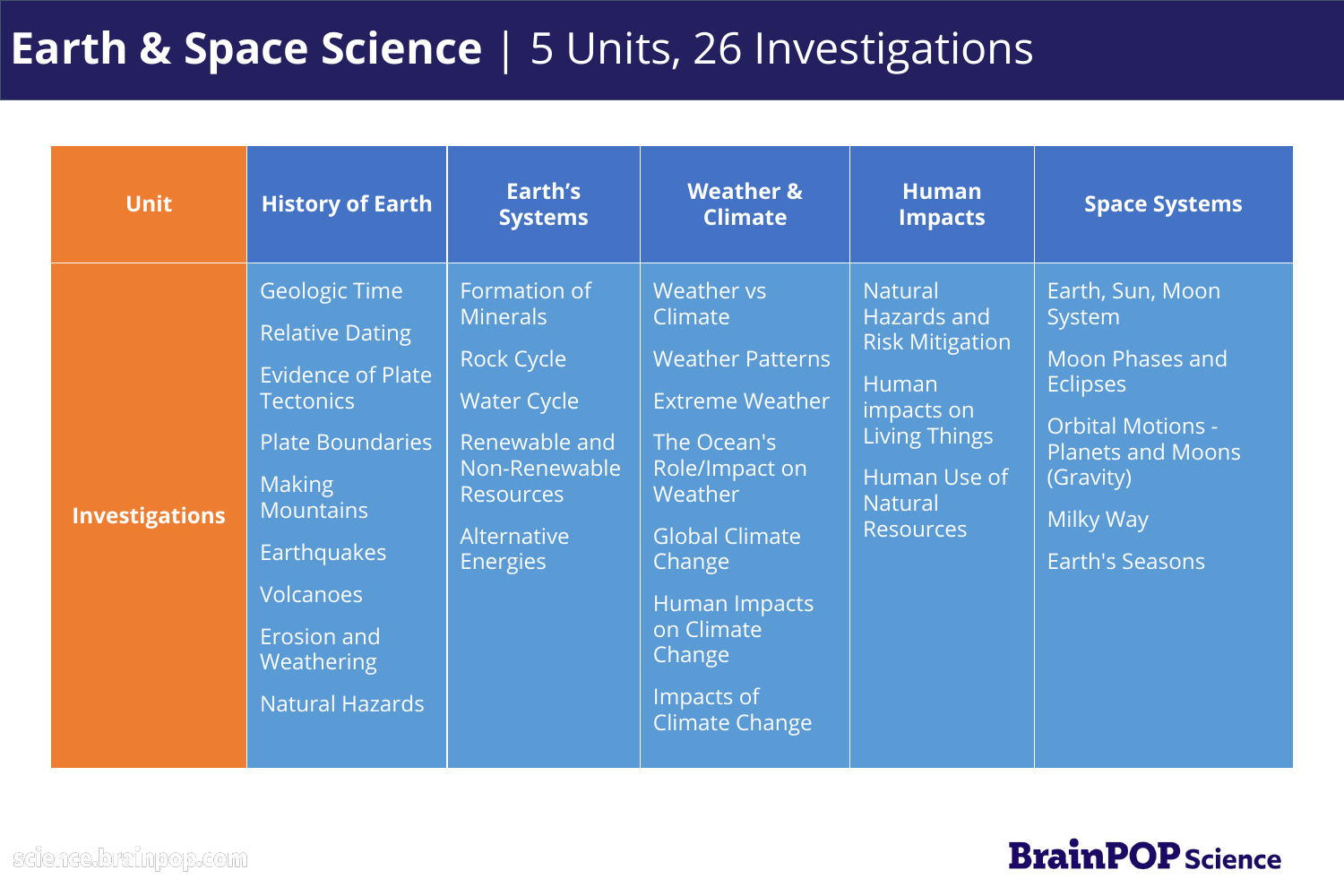**BrainPOP** Science

# Scope & Sequence **by Grade Level** 6-8th Grade Alignment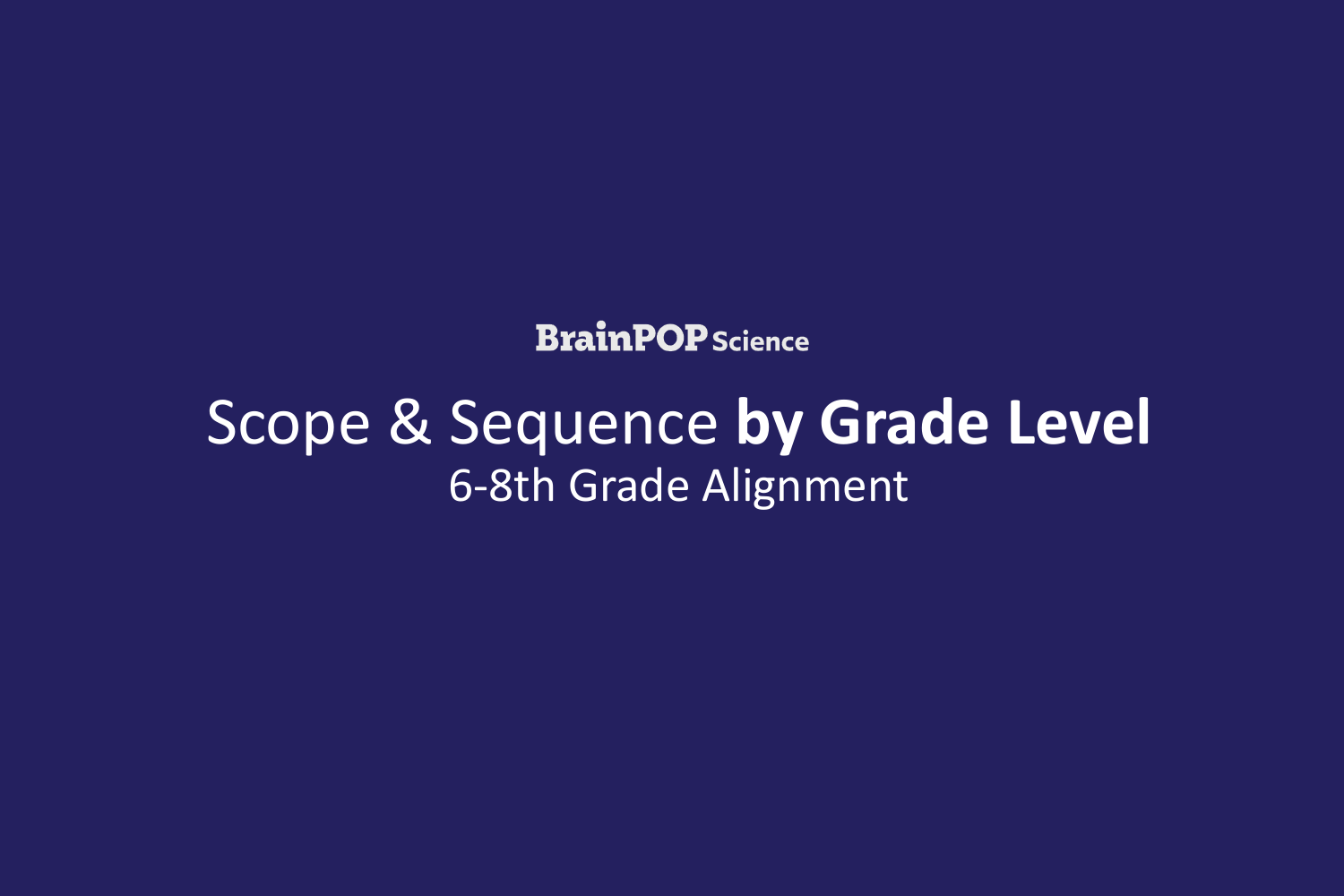# **6th Grade** | 5 Units, 34 Investigations

| <b>Discipline</b>     | <b>Physical Science</b>                                                                                                                                                                                                                                                                           | <b>Life Science</b>                                                                                                                                                                                                                                                                                                                              |                                                                                                                                                                                                                                                                                                    | <b>Earth &amp; Space Science</b>                                                                                                                                                   |                                                                                                                                                                                                                                                                                                                                      |
|-----------------------|---------------------------------------------------------------------------------------------------------------------------------------------------------------------------------------------------------------------------------------------------------------------------------------------------|--------------------------------------------------------------------------------------------------------------------------------------------------------------------------------------------------------------------------------------------------------------------------------------------------------------------------------------------------|----------------------------------------------------------------------------------------------------------------------------------------------------------------------------------------------------------------------------------------------------------------------------------------------------|------------------------------------------------------------------------------------------------------------------------------------------------------------------------------------|--------------------------------------------------------------------------------------------------------------------------------------------------------------------------------------------------------------------------------------------------------------------------------------------------------------------------------------|
| <b>Unit</b>           | <b>Waves</b>                                                                                                                                                                                                                                                                                      | <b>Structure, Function,</b><br>& Information<br><b>Processing</b>                                                                                                                                                                                                                                                                                | <b>History of Earth</b>                                                                                                                                                                                                                                                                            | <b>Earth's Systems</b>                                                                                                                                                             | <b>Weather &amp; Climate</b>                                                                                                                                                                                                                                                                                                         |
| <b>Investigations</b> | <b>Wave Properties</b><br>$\bullet$<br><b>Sound Waves</b><br>$\bullet$<br>Electromagnetic<br>$\bullet$<br><b>Waves</b><br><b>Light Properties</b><br>$\bullet$<br><b>Refraction and</b><br>$\bullet$<br>Reflection<br>Transmission<br>$\bullet$<br>and Absorption<br><b>Rainbows</b><br>$\bullet$ | • All Living Things<br>Are Made up of<br>Cells<br><b>Cell Structure and</b><br>$\bullet$<br><b>Function</b><br><b>Cell Membranes</b><br>$\bullet$<br>Multicellular<br>$\bullet$<br>Organisms:<br>Systems and<br>subsystems<br><b>Body Systems</b><br>$\bullet$<br>• Application:<br>Connection<br><b>Between Nerve</b><br><b>Cells and Brain</b> | • Geologic Time<br><b>Relative Dating</b><br>$\bullet$<br><b>Evidence of Plate</b><br>$\bullet$<br><b>Tectonics</b><br>• Plate Boundaries<br><b>Making Mountains</b><br>$\bullet$<br>Earthquakes<br>$\bullet$<br>• Volcanoes<br><b>Erosion and</b><br>$\bullet$<br>Weathering<br>• Natural Hazards | Formation of<br>$\bullet$<br><b>Minerals</b><br>• Rock Cycle<br>• Water Cycle<br>Renewable and<br>Non-Renewable<br><b>Resources</b><br>Alternative<br>$\bullet$<br><b>Energies</b> | Weather vs<br>$\bullet$<br>Climate<br><b>Weather Patterns</b><br>$\bullet$<br><b>Extreme Weather</b><br>$\bullet$<br>The Ocean's<br>$\bullet$<br>Role/Impact on<br>Weather<br><b>Global Climate</b><br>$\bullet$<br>Change<br>Human Impacts<br>$\bullet$<br>on Climate<br>Change<br><b>Impacts of Climate</b><br>$\bullet$<br>Change |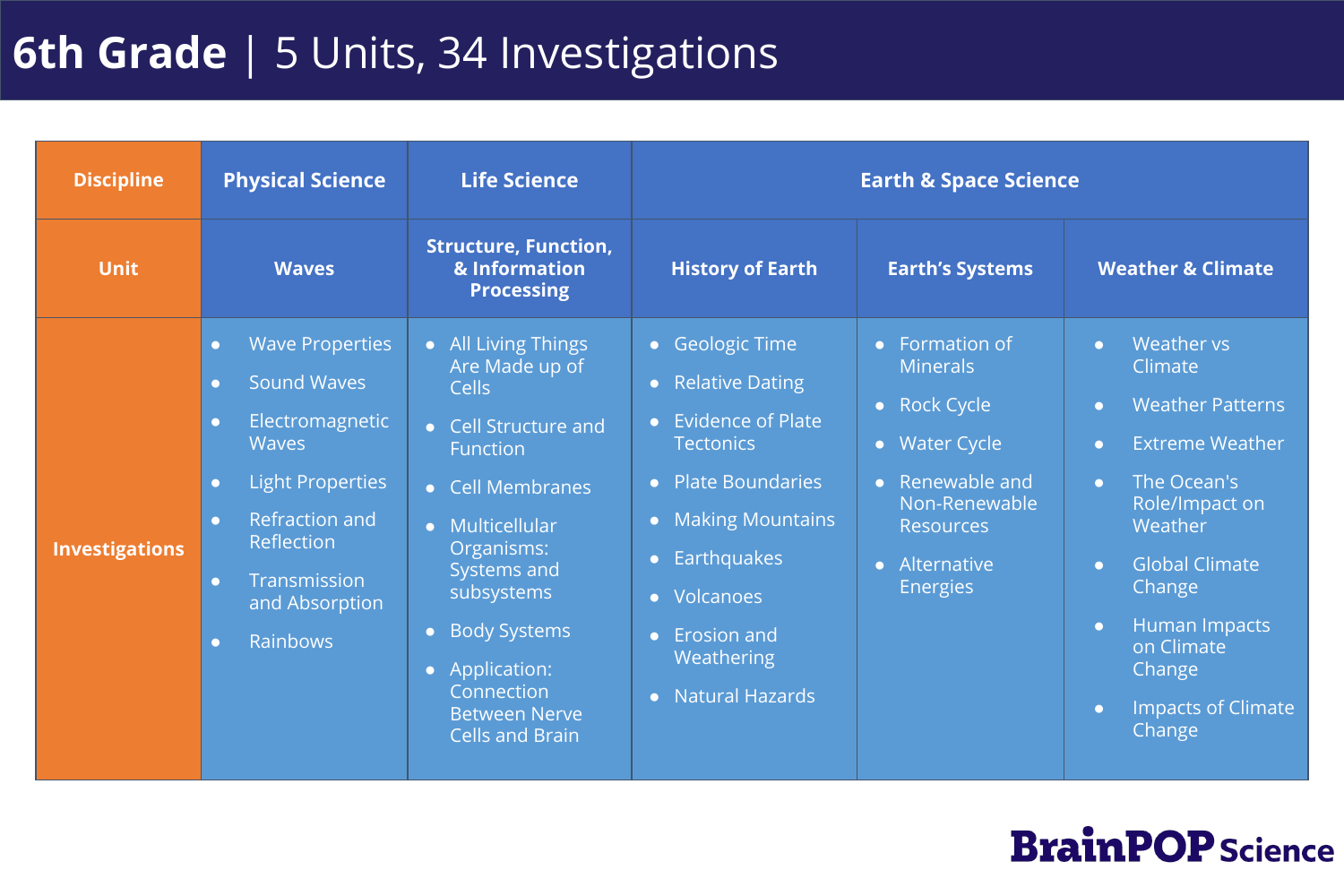## **7th Grade** | 5 Units, 25 Investigations

| <b>Discipline</b>     |                                                                                                                                                                                                                                                                                        | <b>Physical Science</b>                                                                                                                                                                                   | <b>Earth &amp; Space Science</b>                                                                                                   |                                                                                                                                                                                                                                  | <b>Life Science</b>                                                                                                                                                                                       |
|-----------------------|----------------------------------------------------------------------------------------------------------------------------------------------------------------------------------------------------------------------------------------------------------------------------------------|-----------------------------------------------------------------------------------------------------------------------------------------------------------------------------------------------------------|------------------------------------------------------------------------------------------------------------------------------------|----------------------------------------------------------------------------------------------------------------------------------------------------------------------------------------------------------------------------------|-----------------------------------------------------------------------------------------------------------------------------------------------------------------------------------------------------------|
| <b>Unit</b>           | <b>Structure &amp; Property</b><br>of Matter                                                                                                                                                                                                                                           | <b>Chemical Reactions</b>                                                                                                                                                                                 | <b>Human Impacts</b>                                                                                                               | <b>Matter &amp; Energy in</b><br><b>Organisms &amp;</b><br><b>Ecosystems</b>                                                                                                                                                     | Interdependent<br><b>Relationships in</b><br><b>Ecosystems</b>                                                                                                                                            |
| <b>Investigations</b> | • Atoms and<br><b>Molecules</b><br>• Water Molecules<br>• States of Matter<br><b>Phase Changes</b><br>$\bullet$<br>• Properties of<br><b>Matter</b><br>Physical vs<br>$\bullet$<br>Chemical<br><b>Properties</b><br><b>Mixtures</b><br>$\bullet$<br><b>Thermal Energy</b><br>$\bullet$ | Chemical<br>$\bullet$<br><b>Reactions</b><br>Conservation of<br>$\bullet$<br><b>Mass</b><br>Energy in<br>$\bullet$<br>Chemical<br>Reactions<br><b>Heat Pack</b><br>$\bullet$<br>(Engineering<br>Solution) | • Natural Hazards<br>and Risk Mitigation<br>• Human impacts on<br><b>Living Things</b><br>Human Use of<br><b>Natural Resources</b> | • Photosynthesis<br>• Cellular<br>Respiration<br>• Ecosystem<br><b>Interactions</b><br>• Resources and<br><b>Limitations Within</b><br>an Ecosystem<br>• Food Chains or<br><b>Food Webs</b><br>• Ecosystem<br><b>Disruptions</b> | • Predator, Prey, and<br><b>Mutually Beneficial</b><br><b>Interactions</b><br>• Biodiversity<br>$\bullet$ Impact of<br><b>Biodiversity of</b><br><b>Resources</b><br>• Aquatic Invasive<br><b>Species</b> |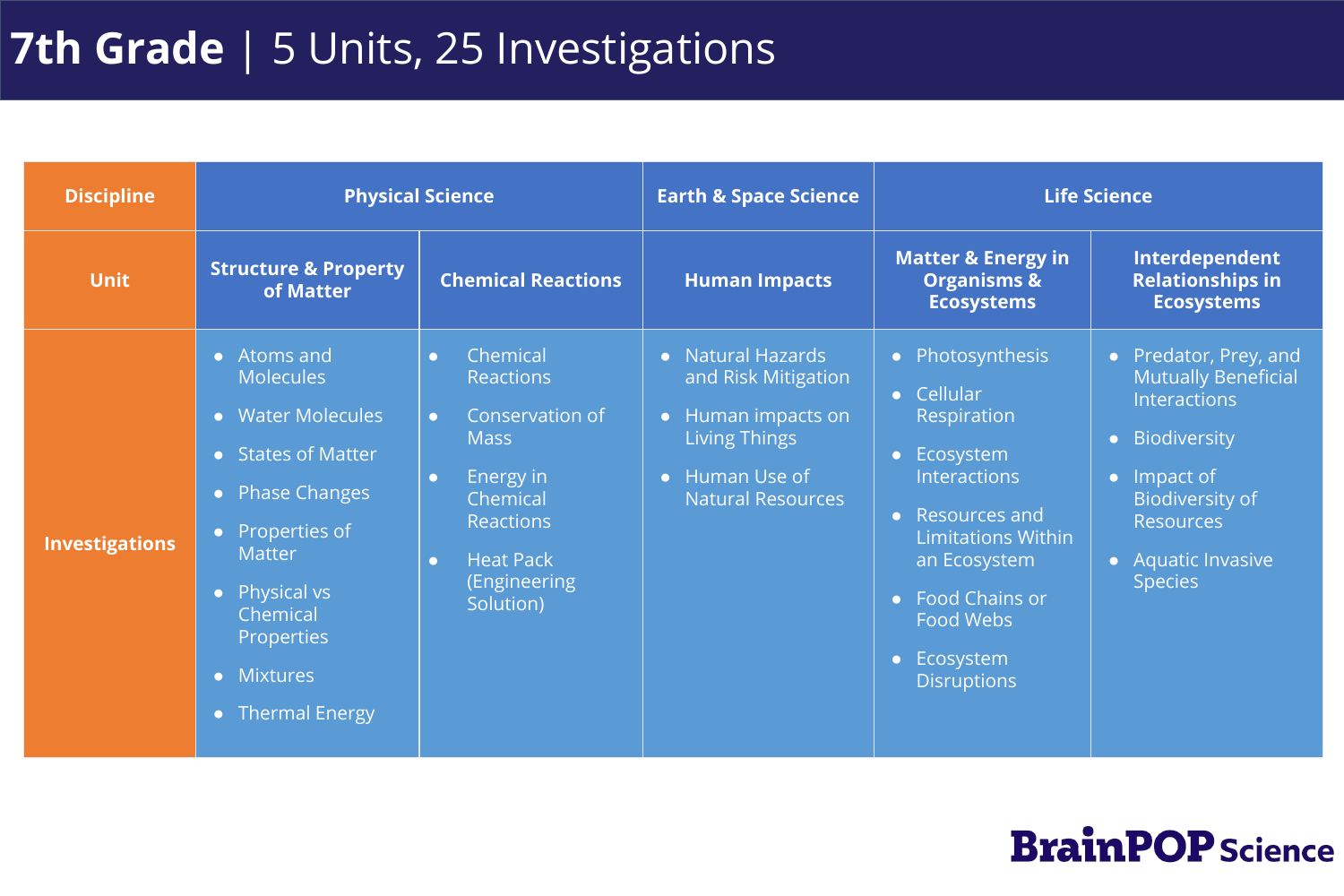## **8th Grade** | 5 Units, 26 Investigations

| <b>Discipline</b>     | <b>Physical Science</b>                                                                                                                                                                                                                                                                                                                                                |                                                                                                                                                                                                      | <b>Life Science</b>                                                                                                                                        |                                                                                                                                 | <b>Earth and Space Science</b>                                                                                                                                                             |
|-----------------------|------------------------------------------------------------------------------------------------------------------------------------------------------------------------------------------------------------------------------------------------------------------------------------------------------------------------------------------------------------------------|------------------------------------------------------------------------------------------------------------------------------------------------------------------------------------------------------|------------------------------------------------------------------------------------------------------------------------------------------------------------|---------------------------------------------------------------------------------------------------------------------------------|--------------------------------------------------------------------------------------------------------------------------------------------------------------------------------------------|
| <b>Unit</b>           | <b>Forces and</b><br><b>Interactions</b>                                                                                                                                                                                                                                                                                                                               | <b>Energy</b>                                                                                                                                                                                        | Growth,<br>Development, &<br><b>Reproduction</b>                                                                                                           | <b>Natural</b><br><b>Selection &amp;</b><br><b>Adaptations</b>                                                                  | <b>Space Systems</b>                                                                                                                                                                       |
| <b>Investigations</b> | Introduction to<br>$\bullet$ .<br>Newton's Laws<br>Newton's 3rd Law<br>$\bullet$<br><b>Combining Forces</b><br>$\bullet$<br>Newton's 2nd Law<br>$\bullet$<br>• Magnetic Forces:<br>Repulsive and<br><b>Attractive Forces</b><br>Electromagnets<br>$\bullet$<br>Electromagnetic<br>$\bullet$<br><b>Engineering Solution</b><br><b>Gravitational Forces</b><br>$\bullet$ | Kinetic and<br>$\bullet$<br><b>Potential Energy</b><br>• Water Power<br>• Temperature<br>average Kinetic<br>Energy<br>• Conservation of<br><b>Energy</b><br>Energy and<br>$\bullet$<br>Forces (Work) | • Sexual and<br>asexual<br>reproduction<br>• Pollination<br>Genes (traits of<br>organisms)<br><b>Gene Mutations</b><br>$\bullet$<br>• Artificial Selection | • Evidence of<br>Common<br>Ancestry<br>(Evolution)<br>• Natural<br>Selection<br>• Adaptations by<br><b>Natural</b><br>Selection | • Earth, Sun, Moon<br>System<br>• Moon Phases and<br><b>Eclipses</b><br><b>Orbital Motions -</b><br>$\bullet$<br><b>Planets and Moons</b><br>(Gravity)<br>• Milky Way<br>• Earth's Seasons |

science.brainpop.com